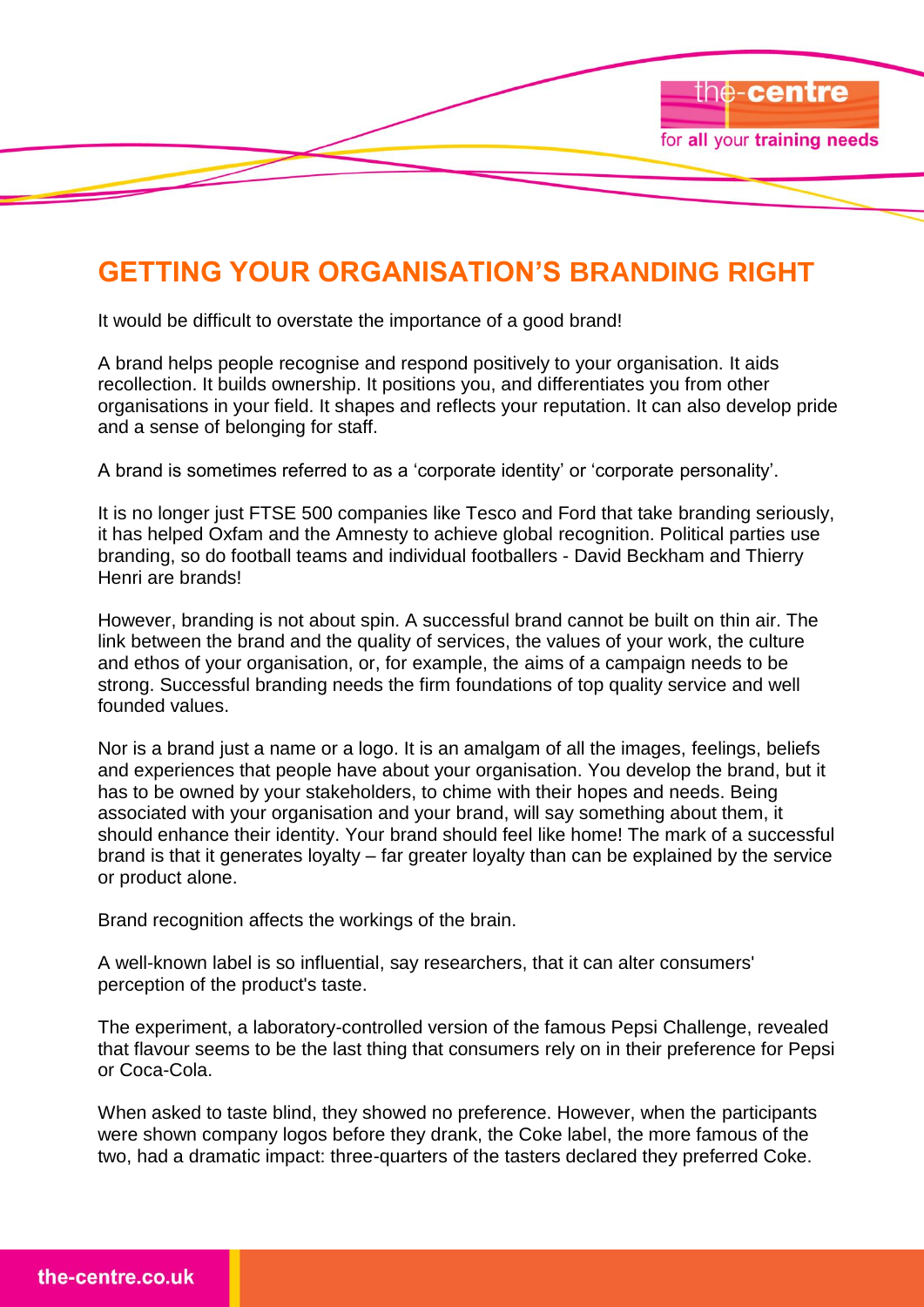At the same time the researchers found that the Coke label stimulated a huge increase in activity in parts of the brain associated with cultural knowledge, memory and self-image so much that the scientists could use brain scans to predict which soft drink an individual was likely to prefer. The Pepsi label produced no such increase.

the-centre

for all your training needs

It is believed to be the first time that brand marketing has been shown to have a direct effect on the brain's capacity to make a choice.

……… it suggests that a handful of iconic brands have a particular hold on the public mind……….. "Everybody's heard of Coke and Pepsi. They have messages and, in the case of Coke, those message have insinuated themselves in our nervous system," Dr P Read Montague, director of the Brown Human Neuroimaging Laboratory at Baylor College in Houston, Texas, said. "There's a huge effect of the Coke label on brain activity related to the control of actions, the dredging up of memories and self-image. There is a response in the brain which leads to a behavioural effect."

#### From The Independent, 17 October 2004

In developing the brand, you need to get to the heart of what makes your organisation tick – its values, its beliefs, its culture as well as its vision and mission. The brand must be sturdy enough to carry your aspirations. Your brand also needs to be clear and strong enough to position you and differentiate you from other players in your field.

The brand identity needs to be consistent, it should run through the organisation like writing through a stick of rock – wherever you cut it (customer care, website, media interviews, leaflets, annual reports, presentations, events, even in informal conversations between staff and their friends and family) the "look and feel" of the organisation should be the same. The tone of voice of the organisation should be consistent. The brand can therefore be used to drive internal as well as external communication. It forms part of the foundations upon which to build the culture of your organisation. Brand values are often used as the focal point of a change management process.

"You brand is what people say about you when you're not in the room." Jeff Bezos, Amazon.com

If you are thinking of rebranding your organization, you will find that some stakeholders will welcome the opportunities inherent in a new identity, but others may be concerned that they are losing something (history, their personal investment). They may fear that the organisation they have worked to build is somehow not "theirs" any more. Typically, this is particularly true for staff and long term supporters. In building a brand identity that is going to work for the long term these stakeholders need to be brought on board, to see how a new brand can add value to their part of the organisation. This means that good internal communication (among staff, board, supporters etc) is a key part of a rebranding strategy. A new brand should empower an organisation and everyone within it.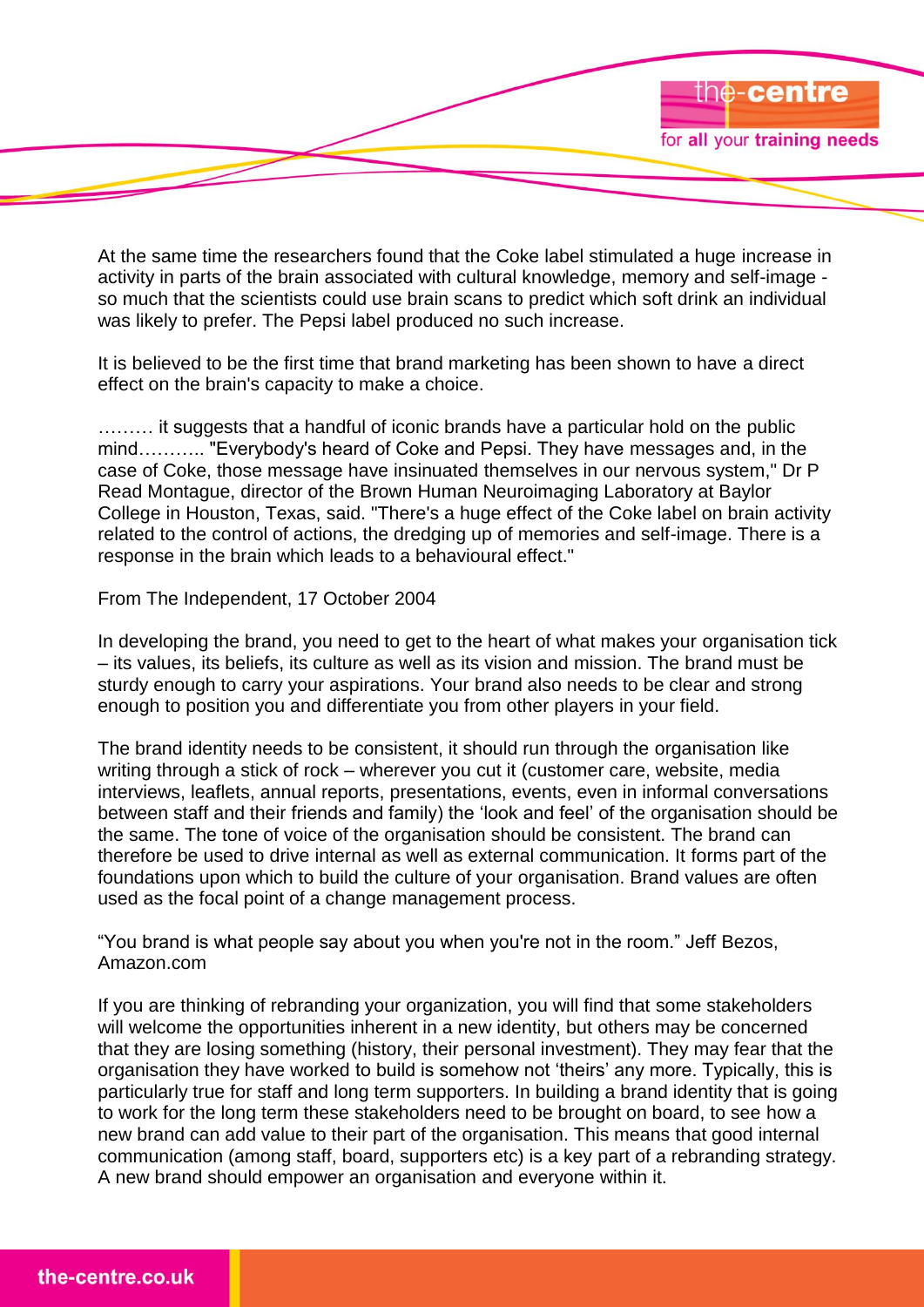

#### **Developing or refreshing your brand**

A new organisation should give considerable thought to its brand. Set out below are some approaches to developing a new brand.

Some organisations will want to rebrand or refresh their existing brand. We live in a period of major change, and many organisations are deciding that they need to rebrand – sometimes because of internal change (new mission, significant growth, new client base, stagnation) and sometimes because of external change (increased competition, demands from users or funders).

Whatever the purpose, the approach is similar. You need to get to the heart of your organisation, and clarify what you do, how you do it, and your corporate personality.

## **Core proposition – the skeleton upon which to build the brand**

Develop a core proposition (a 4 or 5 word phrase that sums up your organization and what it does) by answering the following questions:

**A Axis** - What is the axis on which your whole organisation turns (ie what is your big idea, your territory?)

**B Benefit** – How do you benefit your clients, what is the value of your work to your clients? How do you meet their needs and desires?

**C Character** – what is your organisation"s character or personality? What is its tone of voice?

**D Different** – what makes you different from other organisations in your field? What do your competitors offer?

**E Excel** – what does your organisation excel at? What makes it special?

**F Feelings** – what feelings and emotions do you want to evoke? What do people say about you? What do you want people to say about you?

**G Going for gold** – where do you want to get to? What is your vision for the future?

#### **Positioning**

Positioning and differentiation are important parts of branding. Having collected together all the responses to your stakeholdholder questionnaire, you will begin to understand how you are positioned now. This positioning may be wrong for the future and where you want to be. You may need to compare where you are now, to where you want to be. Here is a tool that may help.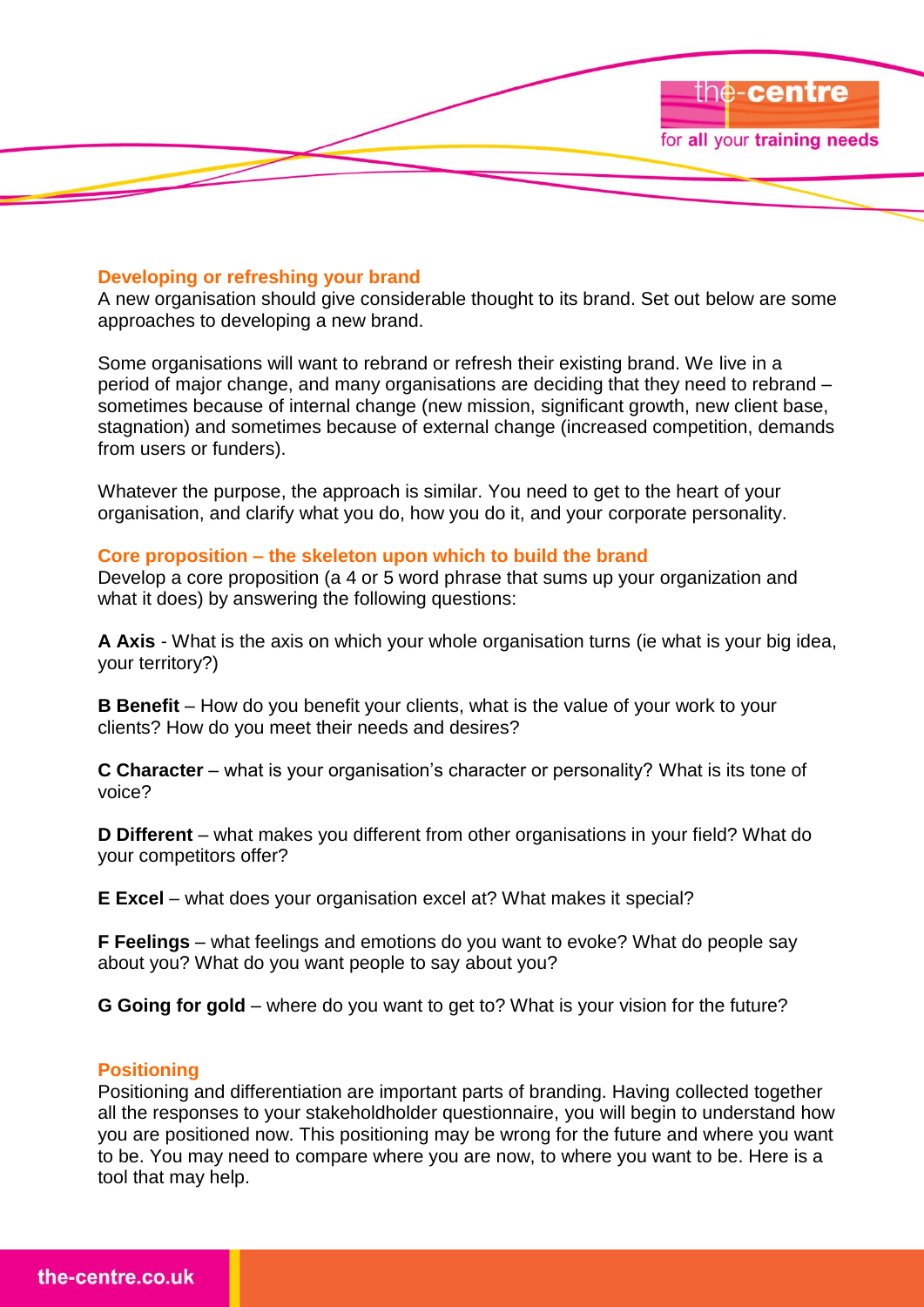

Take a look at the following spectra. These are just sample questions, the idea is to prompt discussion. You may also want to use this tool at an earlier stage with stakeholders, in focus groups, staff meetings etc. You can substitute your own talking points, but some of the methods may be useful (eg the continuums).

In the public mind, where is our organisation along a continuum from:

| Radical action group |
|----------------------|
| Good little business |
| The Sun              |
| Purposeful colossus  |
|                      |

Ask people to place the organisation on a continuum – discuss different perceptions, or explore the significance of everyone agreeing.

Look carefully at the gap between where you are at the moment and where you want to get to– what will you need to do to move from one to the other?

## *Step 4: Draft your core proposition*

You are now in a position to draft your core proposition – a statement that defines the essence of your organization – what it does, why and what makes it unique.

Your core proposition should be:

- **realistic (or realistically aspirational!)**
- **F** relevant to your audience
- **unique**

Your core proposition is essential for further work on:

- **naming**
- **tone of voice**
- **visual identity**

# **Naming**

The bottom line for a name is that it should be distinctive, memorable and easy to pronounce. It should also embody your values, tell a story, position you and carry your messages. Amnesty and Greenpeace are examples of names that meet these criteria.

## **The tone of voice**

Your tone of voice must be consistent with the values. You might want to be dynamic and professional, or warm and friendly, or innovative and creative – the possibilities are endless. They must be agreed and understood throughout the organisation.